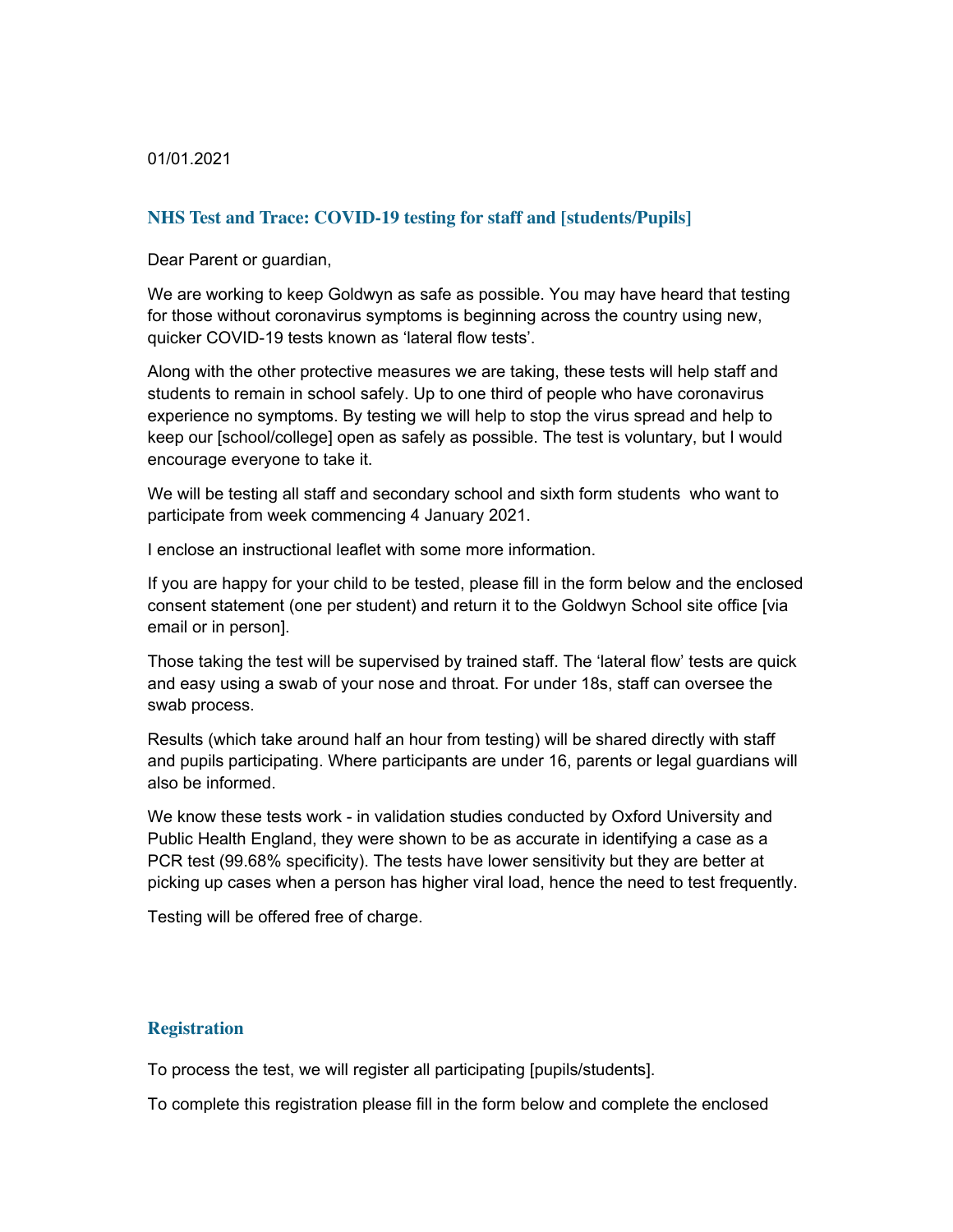consent statement.

| <b>First Name</b>                     |  |
|---------------------------------------|--|
|                                       |  |
|                                       |  |
| <b>Last Name</b>                      |  |
|                                       |  |
|                                       |  |
| <b>Date of Birth</b>                  |  |
|                                       |  |
|                                       |  |
| Gender at birth                       |  |
|                                       |  |
|                                       |  |
| <b>Currently showing any COVID-19</b> |  |
| symptoms?                             |  |
|                                       |  |
|                                       |  |
| Today's date                          |  |
|                                       |  |
|                                       |  |
| <b>Home Postcode</b>                  |  |
|                                       |  |
|                                       |  |
| <b>Email Address</b>                  |  |
|                                       |  |
|                                       |  |
| <b>Mobile Number</b>                  |  |
|                                       |  |
|                                       |  |

# **What if a pupil tests positive?**

Participating staff and pupils who test positive will be informed about their results individually. Where participants are under 16, parents or legal guardians will also be notified. Guidance on safe travel and additional precautions will be provided along with test results.

Pupils will need to take a further 'PCR test' (similar to those done in local and regional testing sites) on the same day (or as soon as possible). Goldwyn may be able to provide these PCR test kits to perform at home or you can go to www.gov.uk/get-coronavirustest or call 119 to book a follow-up test. If ordering a PCR test yourselves, they should choose to visit a drive-through test site if possible, as it is faster than requesting a home test.

During this time while they wait for the PCR result (via text / email) they will need to selfisolate.